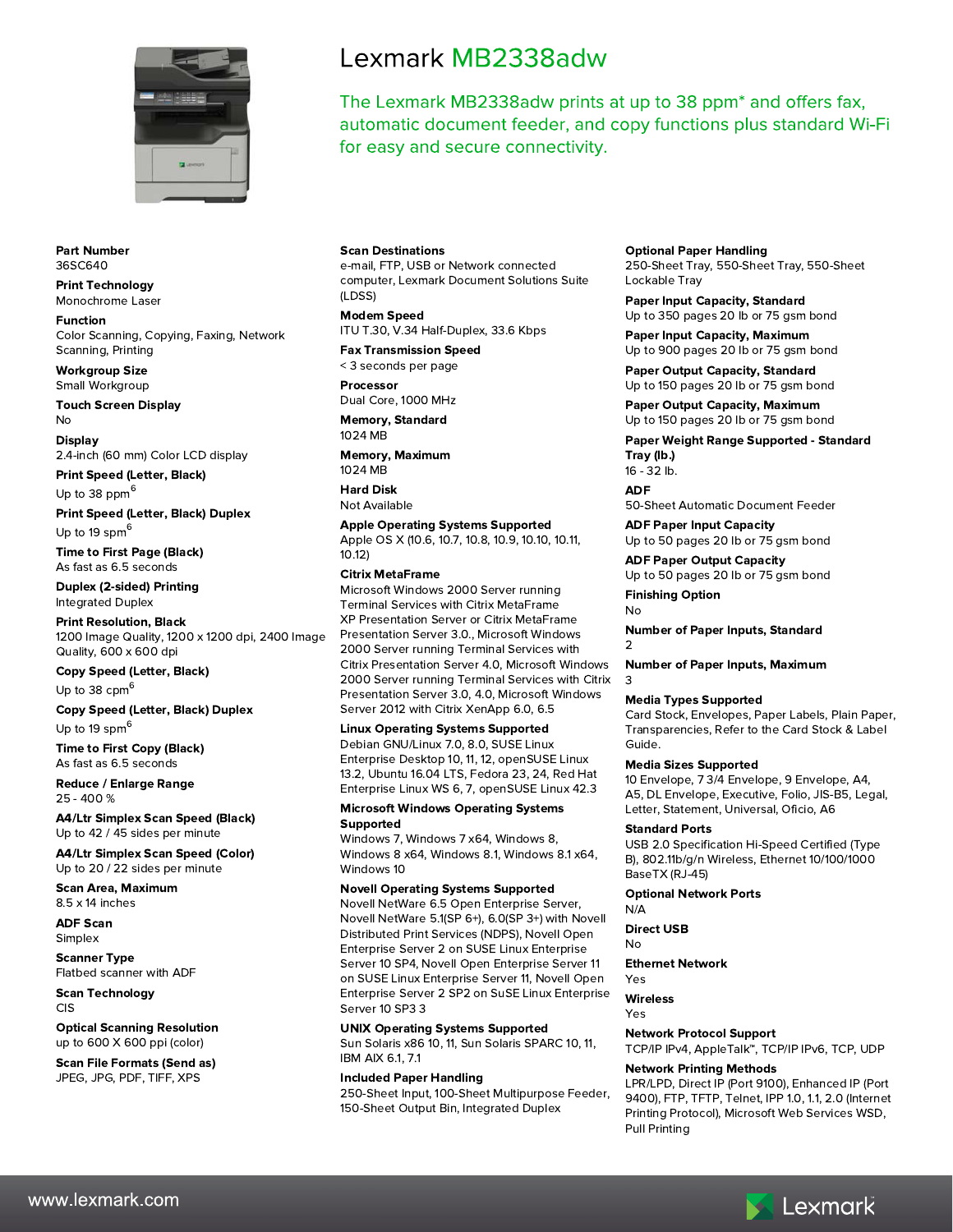#### Network Management Protocols<sup>1</sup>

HTTP, HTTPs (SSL/TLS), SNMPv1, SNMPv2c, SNMPv3, WINS, IGMP, APIPA (AutoIP), DHCP, ICMP, DNS, DDNS, mDNS, ARP, NTP, Telnet, Finger.

### **Network Security**

SNMP<sub>v3</sub>

#### **Printable Area**

0.157 inches of the top, bottom, right and left edges (within)

#### **Printer Languages (Standard)**

PCL 5e Emulation, PCL 6 Emulation, Personal Printer Data Stream (PPDS), PostScript 3 Emulation, Microsoft XPS (XML Paper Specification), PDF 1.7 emulation

### **Fonts and Symbol Sets**

3 of 9 scalable PCL 5e fonts in Narrow, Regular and Wide, 2 PCL bitmap fonts, 39 scalable PPDS fonts, 5 PPDS bitmap fonts, 84 scalable PCL fonts, OCR-A, OCR-B scalable PCL 5e fonts, For more information, refer to the Technical Reference., 91 scalable PostScript fonts

#### Laser Cartridge Yields (up to)<sup>5</sup> 3,000-page Cartridge,

# **Imaging Unit Estimated Yield**

Up to 60000 pages, based on 3 average letter/ A4-size pages per print job and  $\degree$  5% coverage<sup>4</sup>

#### **Cartridge(s) Shipping with Product**

2,000-page Starter Return Program Toner Cartridge

#### **Replacement Cartridges:**

Product functions only with replacement cartridges designed for use in a specific geographical region. See www.lexmark.com/ regions for more details.

#### Packaged Size (in. - H x W x D) 22.20 x 19.06 x 20.63 in.

Packaged Weight (lb.) 49.05 lb.

Size (in. - H x W x D) 18.8 x 15.7 x 16.9 in.

# Weight (lb.)

42.8 lb. Noise Level, Idle

14 dBA

**Noise Level (Print), Operating** 54 dBA

**Duplex Print Noise Level, Operating** 53 dBA

Noise Level (Copy), Operating 54 dBA

**Noise Level (Scan), Operating** 55 dBA

**ENERGY STAR** Yes

**Average Power (Hibernate Mode)** 0.1 watts

**Average Power (Sleep Mode)** 2.1 watts

**Average Power (Ready Mode)** 10.5 watts

**Average Power (Printing)** 520 watts

**Average Power (Copying)** 550 watts

# **Average Power (Scanning)**

14.5 watts

#### **ENERGY STAR Typical Electricity Consumption** (TEC)

1.4 kilowatt-hours per week

# **Limited Warranty - See Statement of Limited**

Warranty

1-Year Exchange, Onsite Service, Next Business Day

#### **Product Certifications**

ENERGY STAR, ICES-003 Class B, BSMI Class B, VCCI Class B, US FDA, UL 60950-1, FCC Class B, cUL CAN/CSA-C22.2 60950-1, NOM, CB EN/IEC 60950-1, CB EN/IEC 60825-1, CE DoC (EN 62301 Class B, EN 62311, CE EN/IEC 60950-1, CE EN/IEC 60825-1, EN 61000-3, EN 55022 Class B, EuP, EN 55024, UL), EFTA (CE), KCC, CCC, CECP, CEL, Ctick DoC, UL-AR, KC mark, UL GS mark, EC 1275, MET-I, ISO 532B, ECMA-370, TED, GOST-R, SII, **TER** 

# **Maximum Monthly Duty Cycle**

Up to 50000 pages per month<sup>3</sup>

#### **Recommended Monthly Page Volume**

500 - 6000 pages<sup>2</sup>

# **Specified Operating Environment**

Humidity: 8 to 80% Relative Humidity, Temperature: 10 to 32°C (50 to 90°F), Altitude: 0 -5000 Meters (16,404 Feet)

### **License/Agreement Terms**

Printers are sold subject to certain license/ agreement conditions. See www.lexmark.com/ printerlicense for details.

**Country of Origin** China (PRC)

# **UNSPSC Code**

43212110

#### **Harmonized Tariff Code** 8443.31.0000

<sup>1</sup>This product includes software developed by the OpenSSL Project for use in the OpenSSL Toolkit. (http://www.openssl.org/)

<sup>2</sup>"Recommended Monthly Page Volume" is a range of pages that helps customers evaluate Lexmark's product offerings based on the average number of pages customers plan to print on the device each month. Lexmark recommends that the number of pages per month be within the stated range for optimum device pages per month se while the stated range for optimal device intervals, paper loading intervals, speed, and typical customer usage.

 $3$  Maximum Monthly Duty Cycle" is defined as the maximum number of pages a device could deliver in a month using a multishift operation. This metric provides a comparison of robustness in relation to other Lexmark printers and MFPs.

<sup>4</sup>Actual Yield may vary based on other factors such as device speed, paper size and feed orientation, toner coverage, tray source, percentage of black-only printing and average print job complexity.

 $5$  Average standard page yield value declared in accordance with ISO/IEC 19752.

 $6$ Print and copy speeds measured in accordance with ISO/ IEC 24734 and ISO/IEC 24735 respectively (ESAT). For more information see: www.lexmark.com/ISOspeeds.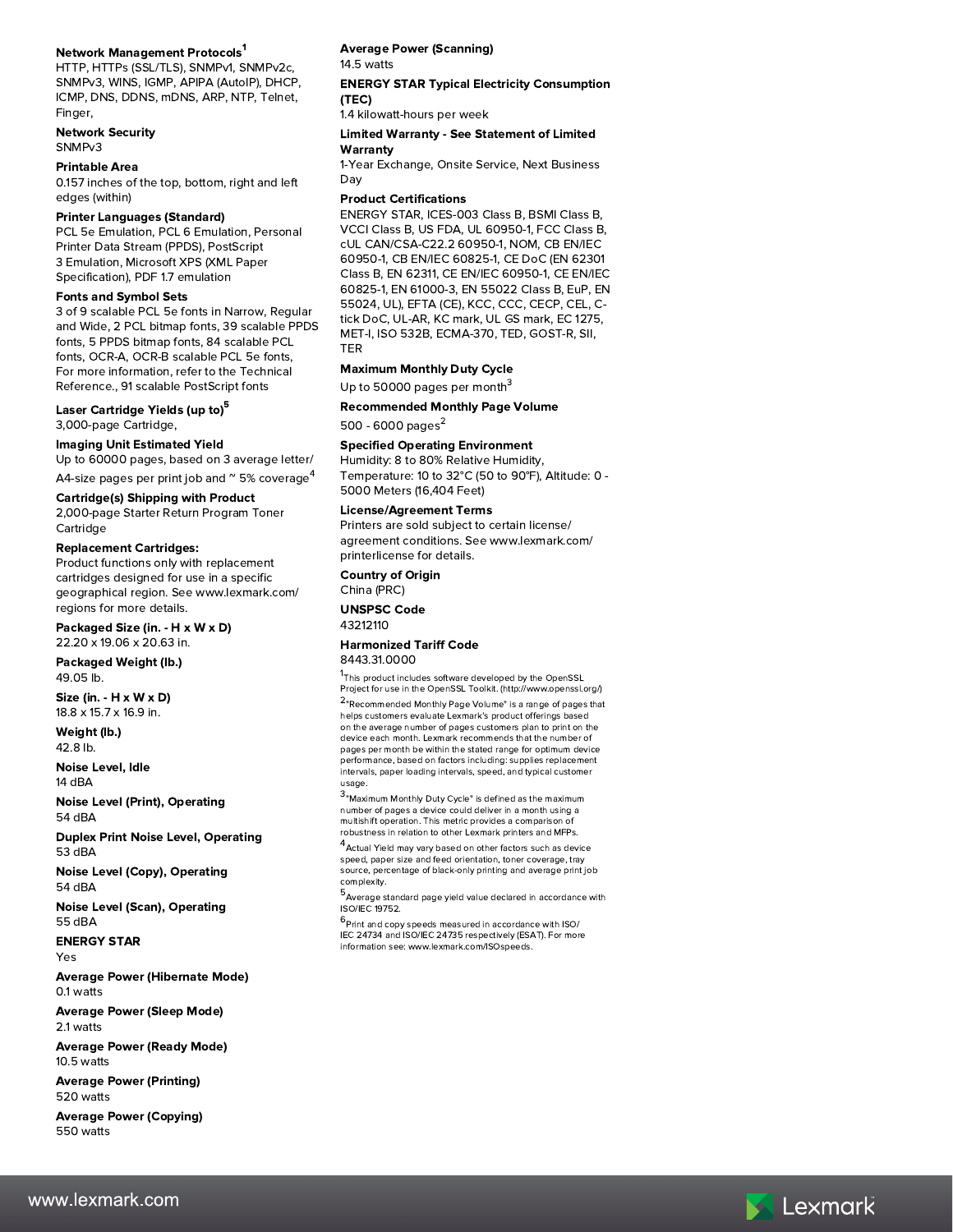

| <b>Callout</b> | <b>Availability</b> | <b>Description</b>            |
|----------------|---------------------|-------------------------------|
|                | Standard            | 2.4-inch (6-cm) LCD           |
|                | Standard            | 100-Sheet Multipurpose Feeder |
| 3              | Optional            | 550-Sheet Tray                |
|                | Optional            | 250-Sheet Input               |